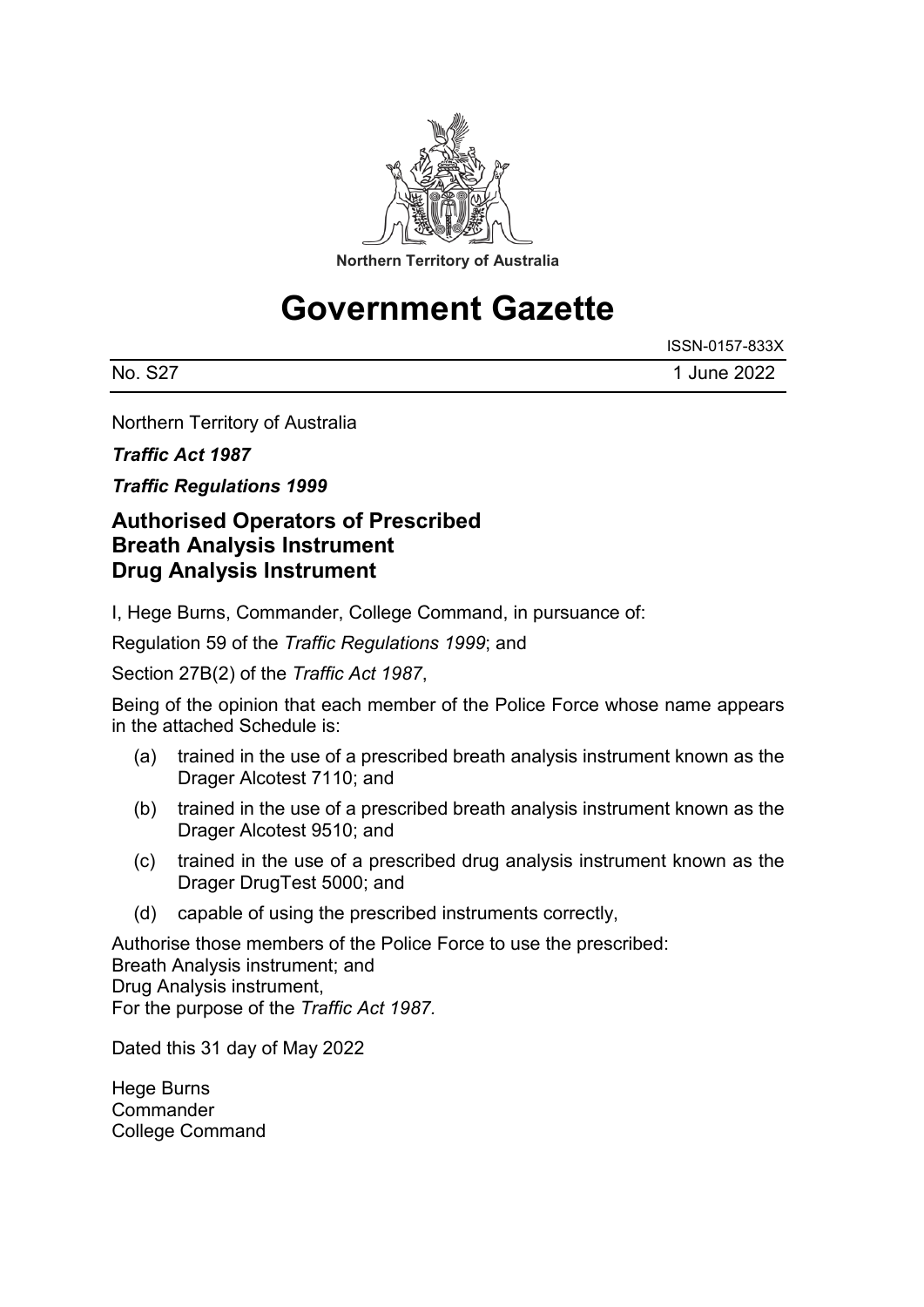| <b>Registration Number</b> | <b>Surname</b>                   | <b>Given Names</b>         |  |  |  |
|----------------------------|----------------------------------|----------------------------|--|--|--|
|                            | Drager Alcotest 7110 - Squad 145 |                            |  |  |  |
| 30350                      | Abaijah-Griffin                  | <b>Benjamin Rowland</b>    |  |  |  |
| 30369                      | <b>Baker</b>                     | <b>Catherine Elizabeth</b> |  |  |  |
| 30377                      | <b>Batson</b>                    | <b>Joel David</b>          |  |  |  |
| 30378                      | <b>Bowland</b>                   | <b>Adam Robert Paul</b>    |  |  |  |
| 30379                      | <b>Bunnell</b>                   | Joshua Hayden              |  |  |  |
| 30380                      | Caraballo Hinojosa               | Gustavo Enrique            |  |  |  |
| 30381                      | Ching                            | Harvey                     |  |  |  |
| 30383                      | <b>Elenis</b>                    | Kostantinos                |  |  |  |
| 30384                      | Geier                            | <b>Tom Patrick</b>         |  |  |  |
| 30385                      | Hyland                           | <b>Patrick Richard</b>     |  |  |  |
| 30386                      | Lagudah                          | Joshua Kafui               |  |  |  |
| 30387                      | Lange                            | <b>Martin Heinrich</b>     |  |  |  |
| 30388                      | Lloyd                            | Jason Ropate               |  |  |  |
| 30389                      | Lu                               | Melissa Jiayee             |  |  |  |
| 30390                      | <b>MacAllister</b>               | Darcy Luke                 |  |  |  |
| 30391                      | Mossop                           | <b>Brody Jamel</b>         |  |  |  |
| 30392                      | Nieva-Zaloumis                   | <b>Sebastian Gabriel</b>   |  |  |  |
| 30393                      | Ponce                            | Gerald                     |  |  |  |
| 30394                      | Raatz                            | <b>Conor Samuel</b>        |  |  |  |
| 30396                      | Shearn                           | <b>Brock Alexander</b>     |  |  |  |
| 30397                      | Shepherd                         | <b>Anthony James</b>       |  |  |  |
| 30401                      | <b>Turner</b>                    | Joshua Thomas              |  |  |  |
| 30402                      | <b>Watson-Petrovic</b>           | Daniel Jay                 |  |  |  |
| 30403                      | Wilkinson                        | Joshua Paul William        |  |  |  |
| 30404                      | Wright                           | David John                 |  |  |  |
|                            | Drager Alcotest 9510 - Squad 145 |                            |  |  |  |
| 30350                      | Abaijah-Griffin                  | <b>Benjamin Rowland</b>    |  |  |  |
| 30369                      | <b>Baker</b>                     | <b>Catherine Elizabeth</b> |  |  |  |
| 30377                      | <b>Batson</b>                    | <b>Joel David</b>          |  |  |  |
| 30378                      | <b>Bowland</b>                   | <b>Adam Robert Paul</b>    |  |  |  |
| 30379                      | <b>Bunnell</b>                   | Joshua Hayden              |  |  |  |

## **Schedule**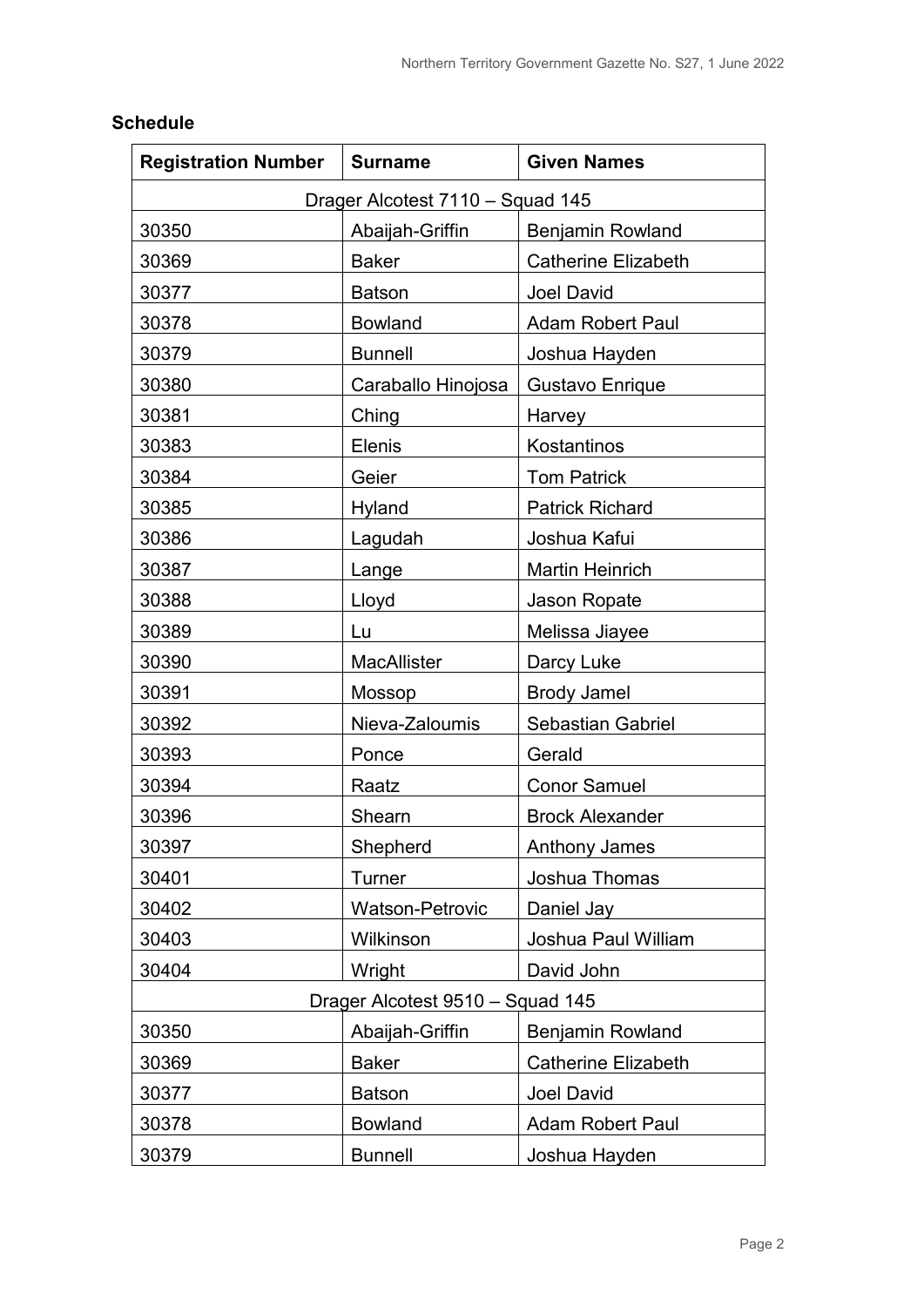| <b>Registration Number</b>       | <b>Surname</b>         | <b>Given Names</b>         |
|----------------------------------|------------------------|----------------------------|
| 30380                            | Caraballo Hinojosa     | <b>Gustavo Enrique</b>     |
| 30381                            | Ching                  | Harvey <u>Lamburg</u>      |
| 30383                            | <b>Elenis</b>          | Kostantinos                |
| 30384                            | Geier                  | <b>Tom Patrick</b>         |
| 30385                            | Hyland                 | <b>Patrick Richard</b>     |
| 30386                            | Lagudah                | Joshua Kafui               |
| 30387                            | Lange                  | <b>Martin Heinrich</b>     |
| 30388                            | Lloyd                  | Jason Ropate               |
| 30389                            | Lu                     | Melissa Jiayee             |
| 30390                            | <b>MacAllister</b>     | Darcy Luke                 |
| 30391                            | Mossop                 | <b>Brody Jamel</b>         |
| 30392                            | Nieva-Zaloumis         | Sebastian Gabriel          |
| 30393                            | Ponce                  | Gerald                     |
| 30394                            | Raatz                  | <b>Conor Samuel</b>        |
| 30396                            | Shearn                 | <b>Brock Alexander</b>     |
| 30397                            | Shepherd               | <b>Anthony James</b>       |
| 30401                            | Turner                 | Joshua Thomas              |
| 30402                            | <b>Watson-Petrovic</b> | Daniel Jay                 |
| 30403                            | Wilkinson              | Joshua Paul William        |
| 30404                            | Wright                 | David John                 |
| Drager DrugTest 5000 - Squad 145 |                        |                            |
| 30350                            | Abaijah-Griffin        | <b>Benjamin Rowland</b>    |
| 30369                            | <b>Baker</b>           | <b>Catherine Elizabeth</b> |
| 30377                            | <b>Batson</b>          | <b>Joel David</b>          |
| 30378                            | <b>Bowland</b>         | <b>Adam Robert Paul</b>    |
| 30379                            | <b>Bunnell</b>         | Joshua Hayden              |
| 30380                            | Caraballo Hinojosa     | Gustavo Enrique            |
| 30381                            | Ching                  | Harvey                     |
| 30383                            | <b>Elenis</b>          | Kostantinos                |
| 30384                            | Geier                  | <b>Tom Patrick</b>         |
| 30385                            | Hyland                 | <b>Patrick Richard</b>     |
| 30386                            | Lagudah                | Joshua Kafui               |
| 30387                            | Lange                  | <b>Martin Heinrich</b>     |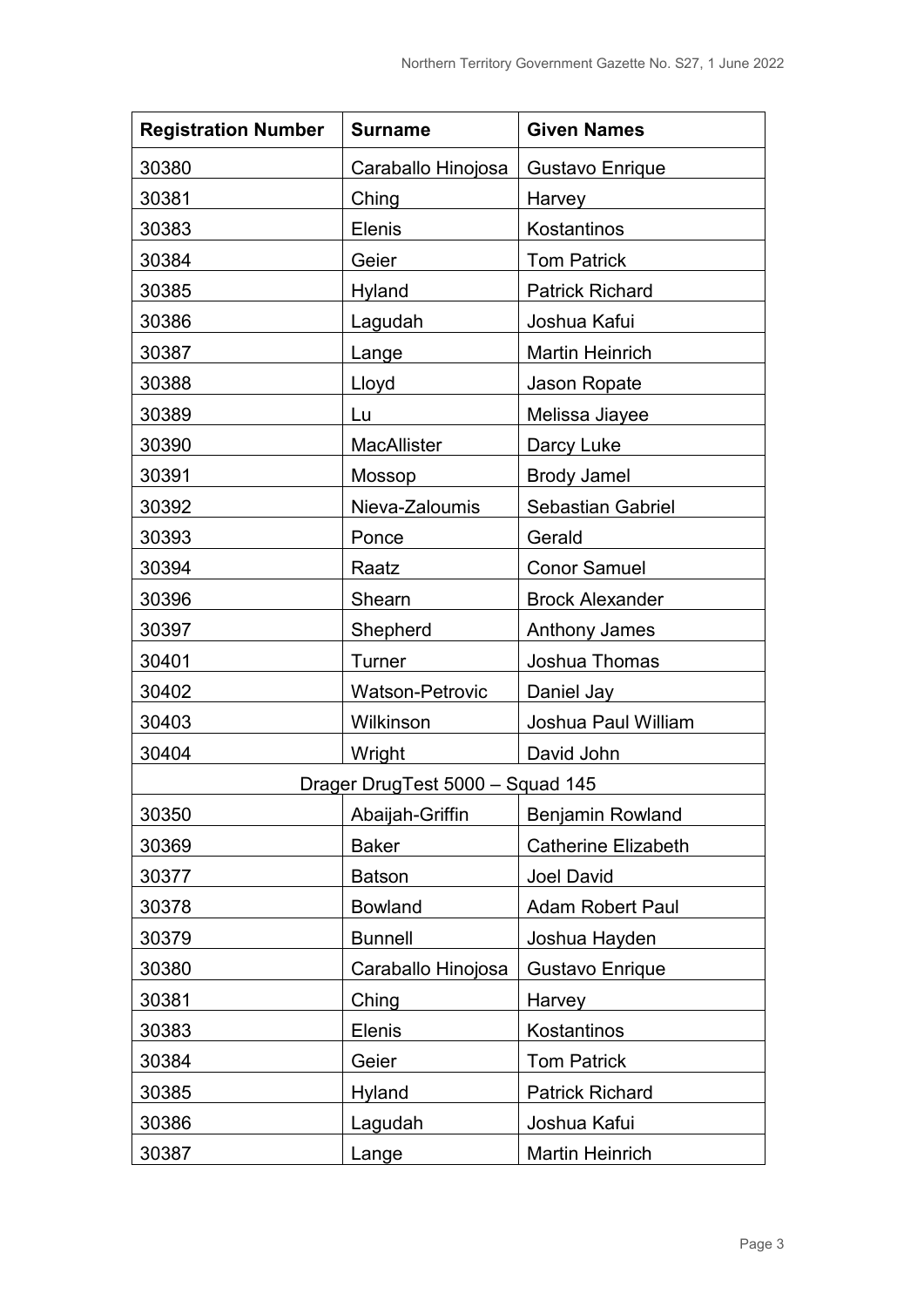| <b>Registration Number</b> | <b>Surname</b>                   | <b>Given Names</b>       |
|----------------------------|----------------------------------|--------------------------|
| 30388                      | Lloyd                            | Jason Ropate             |
| 30389                      | Lu                               | Melissa Jiayee           |
| 30390                      | <b>MacAllister</b>               | Darcy Luke               |
| 30391                      | Mossop                           | <b>Brody Jamel</b>       |
| 30392                      | Nieva-Zaloumis                   | <b>Sebastian Gabriel</b> |
| 30393                      | Ponce                            | Gerald                   |
| 30394                      | Raatz                            | <b>Conor Samuel</b>      |
| 30396                      | Shearn                           | <b>Brock Alexander</b>   |
| 30397                      | Shepherd                         | <b>Anthony James</b>     |
| 30401                      | Turner                           | Joshua Thomas            |
| 30402                      | <b>Watson-Petrovic</b>           | Daniel Jay               |
| 30403                      | Wilkinson                        | Joshua Paul William      |
| 30404                      | Wright                           | David John               |
|                            | Drager Alcotest 7110 - Squad 147 |                          |
| 30433                      | Lee                              | Hyun Joung (Michelle)    |
| 30430                      | Singh                            | Sandeep (Sam)            |
| 30431                      | Staubli                          | <b>Daniel Edward</b>     |
| 30436                      | White                            | Raymond John             |
| 30432                      | Yenga Yenga                      | Yumbi (Jimmy)            |
|                            | Drager Alcotest 9510 - Squad 147 |                          |
| 30433                      | Lee                              | Hyun Joung (Michelle)    |
| 30430                      | Singh                            | Sandeep (Sam)            |
| 30431                      | Staubli                          | Daniel Edward            |
| 30436                      | White                            | Raymond John             |
| 30432                      | Yenga Yenga                      | Yumbi (Jimmy)            |
|                            | Drager DrugTest 5000 - Squad 147 |                          |
| 30428                      | <b>Edwards</b>                   | <b>Dallas</b>            |
| 30434                      | Emery                            | Kim Elizabeth            |
| 30433                      | Lee                              | Hyun Joung (Michelle)    |
| 30435                      | Pollard                          | <b>Charles Harry</b>     |
| 30430                      | Singh                            | Sandeep (Sam)            |
| 30431                      | Staubli                          | <b>Daniel Edward</b>     |
| 30432                      | Yenga Yenga                      | Yumbi (Jimmy)            |